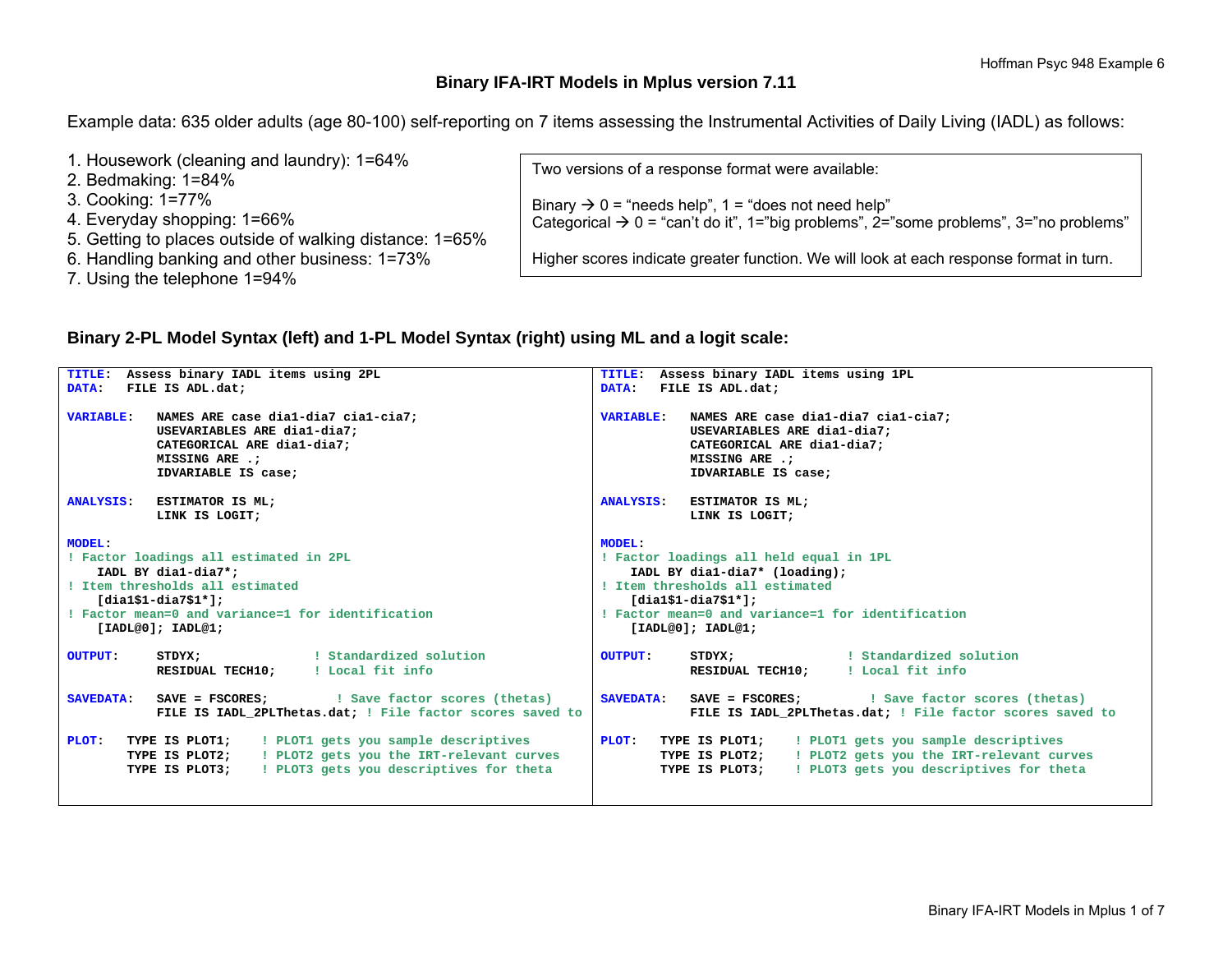## **Binary 2-PL Model Fit (left) and 1-PL Model Fit (right) using ML logit:**

| MODEL FIT INFORMATION - 2PL                                                                                                                                                                                                                                                     |                                  | MODEL FIT INFORMATION - 1 PL                                                                                                       |                                                                                                                                                                                                                                                                                   |                                  |  |  |  |
|---------------------------------------------------------------------------------------------------------------------------------------------------------------------------------------------------------------------------------------------------------------------------------|----------------------------------|------------------------------------------------------------------------------------------------------------------------------------|-----------------------------------------------------------------------------------------------------------------------------------------------------------------------------------------------------------------------------------------------------------------------------------|----------------------------------|--|--|--|
| Number of Free Parameters                                                                                                                                                                                                                                                       | 14                               |                                                                                                                                    | Number of Free Parameters                                                                                                                                                                                                                                                         | 8                                |  |  |  |
| Loglikelihood                                                                                                                                                                                                                                                                   |                                  | Loglikelihood                                                                                                                      |                                                                                                                                                                                                                                                                                   |                                  |  |  |  |
| H0 Value<br>$-1454.634$                                                                                                                                                                                                                                                         |                                  |                                                                                                                                    | H0 Value                                                                                                                                                                                                                                                                          | $-1464.457$                      |  |  |  |
| Information Criteria                                                                                                                                                                                                                                                            |                                  |                                                                                                                                    | Information Criteria                                                                                                                                                                                                                                                              |                                  |  |  |  |
| Akaike (AIC)<br>Bayesian (BIC)<br>Sample-Size Adjusted BIC<br>$(n* = (n + 2) / 24)$                                                                                                                                                                                             | 2937.268<br>2999.619<br>2955.170 |                                                                                                                                    | Akaike (AIC)<br>Bayesian (BIC)<br>Sample-Size Adjusted BIC<br>$(n* = (n + 2) / 24)$                                                                                                                                                                                               | 2944.915<br>2980.544<br>2955.144 |  |  |  |
| Chi-Square Test of Model Fit for the Binary and Ordered Categorical<br>(Ordinal) Outcomes                                                                                                                                                                                       |                                  |                                                                                                                                    | Chi-Square Test of Model Fit for the Binary and Ordered Categorical<br>(Ordinal) Outcomes**                                                                                                                                                                                       |                                  |  |  |  |
| Pearson Chi-Square                                                                                                                                                                                                                                                              |                                  |                                                                                                                                    | Pearson Chi-Square                                                                                                                                                                                                                                                                |                                  |  |  |  |
| Value<br>Degrees of Freedom<br>P-Value                                                                                                                                                                                                                                          | 340.829<br>113<br>0.0000         |                                                                                                                                    | Value<br>Degrees of Freedom<br>P-Value                                                                                                                                                                                                                                            | 296.199<br>118<br>0.0000         |  |  |  |
| Likelihood Ratio Chi-Square                                                                                                                                                                                                                                                     |                                  |                                                                                                                                    | Likelihood Ratio Chi-Square                                                                                                                                                                                                                                                       |                                  |  |  |  |
| Value<br>Degrees of Freedom<br>P-Value                                                                                                                                                                                                                                          | 120.273<br>113<br>0.3023         |                                                                                                                                    | Value<br>Degrees of Freedom<br>P-Value                                                                                                                                                                                                                                            | 126.354<br>118<br>0.2828         |  |  |  |
| Linda Muthén suggests that if these 2 $\chi^2$ values don't match, they<br>should not be used to assess model fit.                                                                                                                                                              |                                  | ** Of the 630 cells in the latent class indicator table, 1<br>were deleted in the calculation of chi-square due to extreme values. |                                                                                                                                                                                                                                                                                   |                                  |  |  |  |
| Further, the possible total df for the $x^2$ is calculated based on #<br>possible response patterns. Here, for 7 binary items:<br>2PL model: $2^7$ = 128 possible – 7 loadings – 7 thresholds – 1 = 113<br>1PL model: $2^7$ = 128 possible - 1 loading - 7 thresholds - 1 = 119 |                                  |                                                                                                                                    | This error message indicates that these 2 sets of chi-squares for the 2-<br>PL and 1-PL are not on the same scale because they are not based<br>on the same data. So we can't compare the chi-squares to test the<br>difference in model fit, but we can still compare LL values. |                                  |  |  |  |
| However, the 1PL only has df=118 because of the deleted cell.                                                                                                                                                                                                                   |                                  |                                                                                                                                    |                                                                                                                                                                                                                                                                                   |                                  |  |  |  |

#### **Does the 2-PL fit better than the 1-PL?**

−1454.634\*-2 = 2909.258 −2LL difference = 19.946, df = 6, p = .0032<br>-1464.457\*-2 = 2928.914 AIC (but not BIC) is smaller for 2PL, too AIC (but not BIC) is smaller for 2PL, too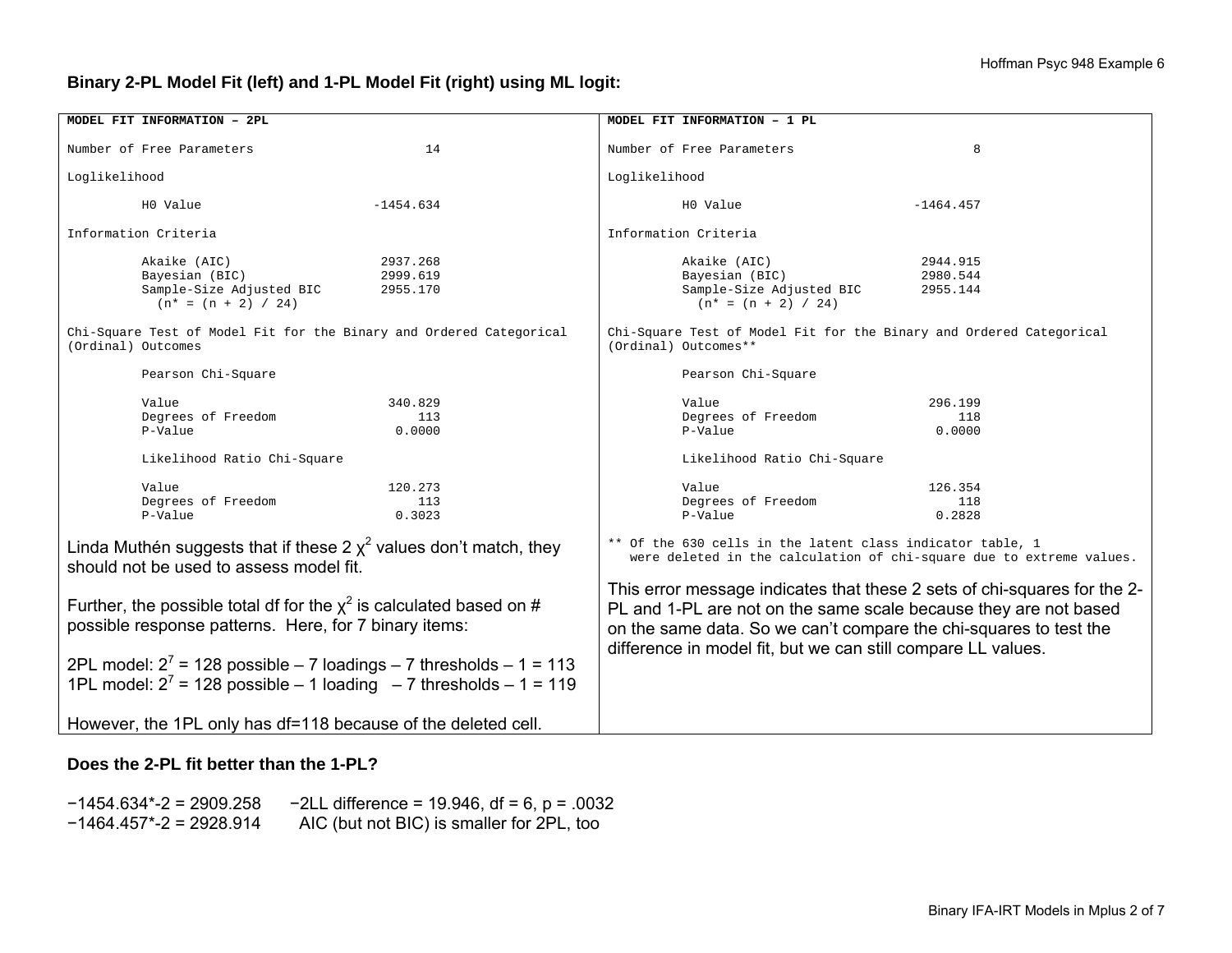# **3 differently scaled 2-PL solutions from ML logit provided by Mplus – all provide the exact same model predictions!**

| UNSTANDARDIZED MODEL RESULTS (IFA MODEL SOLUTION)                  |                |                |                     |                | IRT PARAMETERIZATION IN TWO-PARAMETER LOGISTIC METRIC                                                   |                                                     |       |           |       |  |
|--------------------------------------------------------------------|----------------|----------------|---------------------|----------------|---------------------------------------------------------------------------------------------------------|-----------------------------------------------------|-------|-----------|-------|--|
|                                                                    |                |                |                     | Two-Tailed     | WHERE THE LOGIT IS DISCRIMINATION* (THETA - DIFFICULTY)                                                 |                                                     |       |           |       |  |
|                                                                    | Estimate       |                | $S.E.$ Est./ $S.E.$ | P-Value        |                                                                                                         |                                                     |       |           |       |  |
|                                                                    |                |                |                     |                |                                                                                                         |                                                     |       |           |       |  |
| FACTOR LOADINGS = CHANGE IN LOGIT(Y=1) PER UNIT CHANGE IN THETA    |                |                |                     |                | Item Discriminations = SLOPE OF ICC AT P=.50<br>BY.                                                     |                                                     |       |           |       |  |
| IADL<br>ΒY                                                         |                |                |                     |                | IADL                                                                                                    |                                                     |       |           | 0.000 |  |
| DIA1                                                               | 4.328          | 0.560          | 7.725               | 0.000          | DIA1<br>DIA2                                                                                            | 4.328<br>4.978                                      | 0.560 | 7.725     |       |  |
| DIA2                                                               | 4.978          | 0.808          | 6.159               | 0.000          |                                                                                                         |                                                     | 0.808 | 6.159     | 0.000 |  |
| DIA3                                                               | 4.323          | 0.570          | 7.579               | 0.000          | DIA3                                                                                                    | 4.323                                               | 0.570 | 7.579     | 0.000 |  |
| DIA4                                                               | 7.511          | 1.696          | 4.429               | 0.000          | DIA4                                                                                                    | 7.511                                               | 1.696 | 4.429     | 0.000 |  |
| DIA5                                                               | 4.248          | 0.527          | 8.062               | 0.000          | DIA5                                                                                                    | 4.248                                               | 0.527 | 8.062     | 0.000 |  |
| DIA6                                                               | 3.451          | 0.401          | 8.600               | 0.000          | DIA6                                                                                                    | 3.451                                               | 0.401 | 8.600     | 0.000 |  |
| DIA7                                                               | 3.283          | 0.601          | 5.467               | 0.000          | DIA7                                                                                                    | 3.283                                               | 0.601 | 5.467     | 0.000 |  |
|                                                                    |                |                |                     |                | Item Difficulties = LOCATION OF ITEM ON LATENT TRAIT at P=.50, LOGIT=0                                  |                                                     |       |           |       |  |
| THRESHOLDS = EXPECTED LOGIT(Y=0) WHEN THETA IS 0                   |                |                |                     |                | DIA1\$1                                                                                                 | $-0.376$                                            | 0.052 | $-7.298$  | 0.000 |  |
| DIA1\$1                                                            | $-1.629$       | 0.295          | $-5.516$            | 0.000          | DIA2\$1                                                                                                 | $-1.045$                                            | 0.065 | $-15.978$ | 0.000 |  |
| DIA2\$1                                                            | $-5.202$       | 0.770          | $-6.754$            | 0.000          | DIA3\$1                                                                                                 | $-0.801$                                            | 0.059 | $-13.562$ | 0.000 |  |
| DIA3\$1                                                            | $-3.462$       | 0.441          | $-7.842$            | 0.000          | DIA4\$1                                                                                                 | $-0.415$                                            | 0.047 | $-8.849$  | 0.000 |  |
| DIA4\$1                                                            | $-3.120$       | 0.744          | $-4.193$            | 0.000          | DIA5\$1                                                                                                 | $-0.432$                                            | 0.052 | $-8.296$  | 0.000 |  |
| DIA5\$1                                                            | $-1.833$       | 0.298          | $-6.158$            | 0.000          | DIA6\$1                                                                                                 | $-0.708$                                            | 0.060 | $-11.889$ | 0.000 |  |
| DIA6\$1                                                            | $-2.442$       | 0.292          | $-8.368$            | 0.000          | DIA7\$1                                                                                                 | $-1.816$                                            | 0.126 | $-14.454$ | 0.000 |  |
| DIA7\$1                                                            | $-5.962$       | 0.858          | $-6.951$            | 0.000          |                                                                                                         |                                                     |       |           |       |  |
| STDYX MODEL RESULTS (STANDARDIZED IFA MODEL SOLUTION)              |                |                |                     | Two-Tailed     | USING RESULTS FROM IFA MODEL (LEFT PANEL):                                                              |                                                     |       |           |       |  |
|                                                                    | Estimate       |                | $S.E.$ Est./ $S.E.$ | P-Value        | IFA model: $Logit(y) = -threshold + loading(Theta)$                                                     |                                                     |       |           |       |  |
| FACTOR LOADINGS IN STANDARDIZED METRIC = $loading*SD(Theta)/SD(Y)$ |                |                |                     |                | Threshold = expected logit of $(y=0)$ for someone with Theta=0                                          |                                                     |       |           |       |  |
| IADL<br>ΒY                                                         |                |                |                     |                | When *-1, threshold becomes intercept: expected logit for (y=1) instead                                 |                                                     |       |           |       |  |
| DIA1                                                               | 0.922          | 0.018          | 51.712              |                |                                                                                                         |                                                     |       |           |       |  |
| DIA2                                                               | 0.940          |                |                     | 0.000          |                                                                                                         |                                                     |       |           |       |  |
| DIA3                                                               |                | 0.018          | 52.557              | 0.000          | Loading = regression of item logit on Theta                                                             |                                                     |       |           |       |  |
|                                                                    | 0.922          | 0.018          | 50.622              | 0.000          |                                                                                                         | = change in logit(y) for a one-unit change in Theta |       |           |       |  |
| DIA4                                                               | 0.972          | 0.012          | 80.380              | 0.000          |                                                                                                         |                                                     |       |           |       |  |
| DIA5                                                               | 0.920          | 0.018          | 52.291              | 0.000          |                                                                                                         |                                                     |       |           |       |  |
| DIA6                                                               | 0.885          | 0.022          | 39.729              | 0.000          | IFA Models:                                                                                             |                                                     |       |           |       |  |
| DIA7                                                               | 0.875          | 0.037          | 23.380              | 0.000          | Logit (DIA1=1) = 1.629 + 4.328(Theta) $\rightarrow$ if Theta=0, prob(y=1)= .836                         |                                                     |       |           |       |  |
|                                                                    |                |                |                     |                | Logit (DIA7=1) = 5.962 + 3.283(Theta) $\rightarrow$ if Theta=0, prob(y=1)= .997                         |                                                     |       |           |       |  |
| THRESHOLDS IN STANDARDIZED METRIC = threshold/SD(Y)                |                |                |                     |                |                                                                                                         |                                                     |       |           |       |  |
| DIA1\$1                                                            | $-0.347$       | 0.048          | $-7.303$            | 0.000          |                                                                                                         |                                                     |       |           |       |  |
| DIA2\$1                                                            | $-0.982$       | 0.056          | $-17.409$           | 0.000          |                                                                                                         |                                                     |       |           |       |  |
| DIA3\$1                                                            | $-0.739$       | 0.051          | $-14.373$           | 0.000          | USING RESULTS FROM IRT MODEL (RIGHT PANEL):                                                             |                                                     |       |           |       |  |
| DIA4\$1                                                            | $-0.404$       | 0.045          | $-8.928$            | 0.000          |                                                                                                         |                                                     |       |           |       |  |
| DIA5\$1                                                            | $-0.397$       | 0.048          | $-8.348$            | 0.000          | IRT model: $Logit(y=1) = a(theta - difficulty)$                                                         |                                                     |       |           |       |  |
| DIA6\$1                                                            | $-0.626$       | 0.050          | $-12.558$           | 0.000          | $a =$ discrimination (rescaled slope) = loading/1.7                                                     |                                                     |       |           |       |  |
| DIA7\$1                                                            | $-1.590$       | 0.080          | $-19.949$           | 0.000          | $b = difficulty$ (location on latent metric) = threshold/loading                                        |                                                     |       |           |       |  |
|                                                                    |                |                |                     |                |                                                                                                         |                                                     |       |           |       |  |
| $R-SQUARE = standardized loading2$                                 |                |                |                     |                |                                                                                                         |                                                     |       |           |       |  |
| DIA1                                                               | 0.851          | 0.033          | 25.856              | 0.000          | IRT Models:                                                                                             |                                                     |       |           |       |  |
| DIA2                                                               | 0.883          | 0.034          | 26.278              | 0.000          | Logit (DIA1=1) = $4.328*($ Theta - 0.376) $\rightarrow$ if $\text{Theta=0}$ , $\text{prob}(y=1)$ = .836 |                                                     |       |           |       |  |
| DIA3                                                               | 0.850          | 0.034          | 25.311              | 0.000          | Logit (DIA7=1) = 3.283*(Theta - -1.816) $\rightarrow$ if Theta=0, prob(y=1)= .997                       |                                                     |       |           |       |  |
| DIA4                                                               | 0.945          | 0.024          | 40.190              | 0.000          |                                                                                                         |                                                     |       |           |       |  |
| DIA5<br>DIA6                                                       | 0.846<br>0.784 | 0.032<br>0.039 | 26.145<br>19.865    | 0.000<br>0.000 |                                                                                                         |                                                     |       |           |       |  |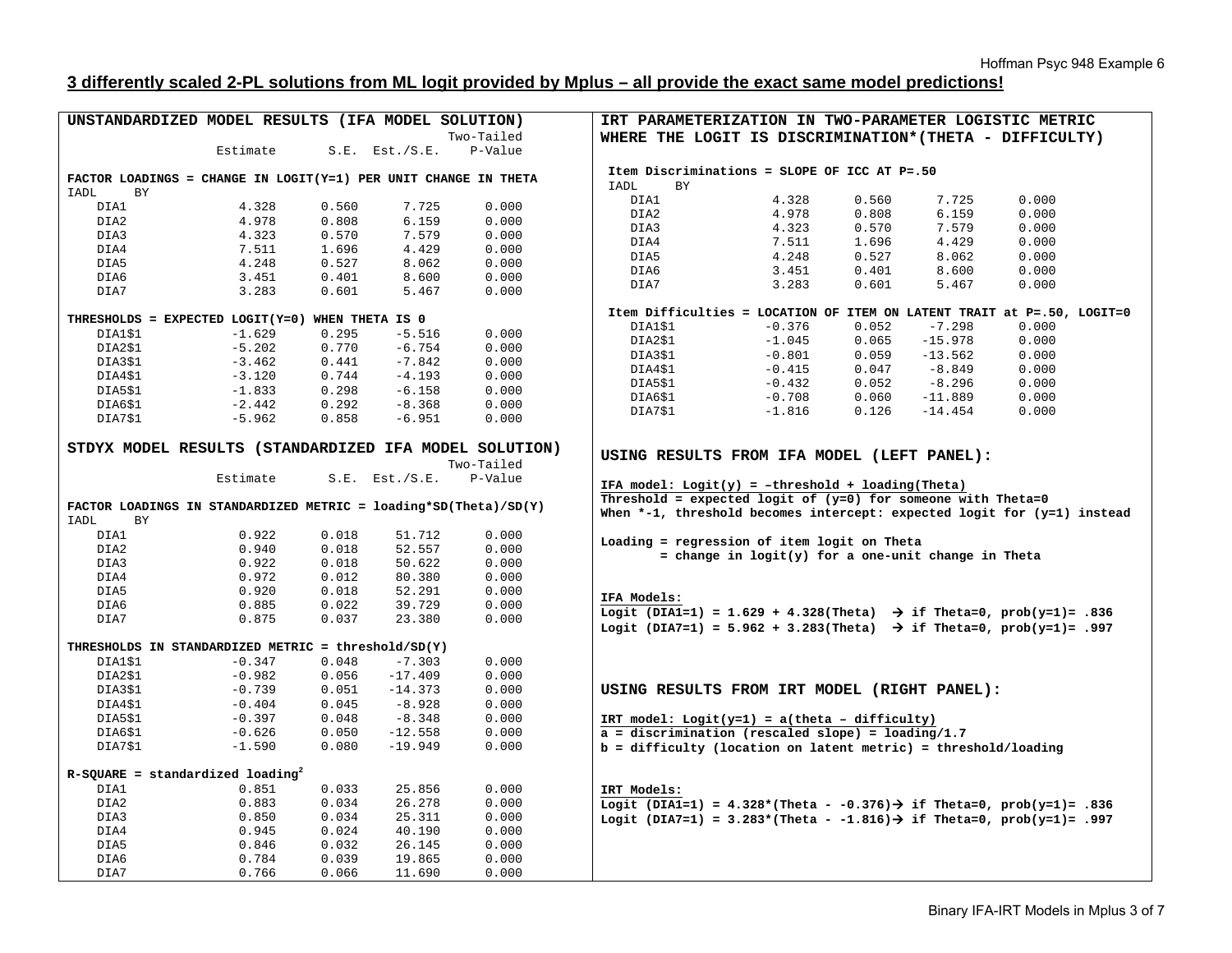



The estimated theta scores are supposed to have a mean of 0 and a variance of 1, but this table shows that they have a variance of only .741 instead. Such shrinkage is why it can be problematic to use these estimated theta scores as observed variables in other analyses.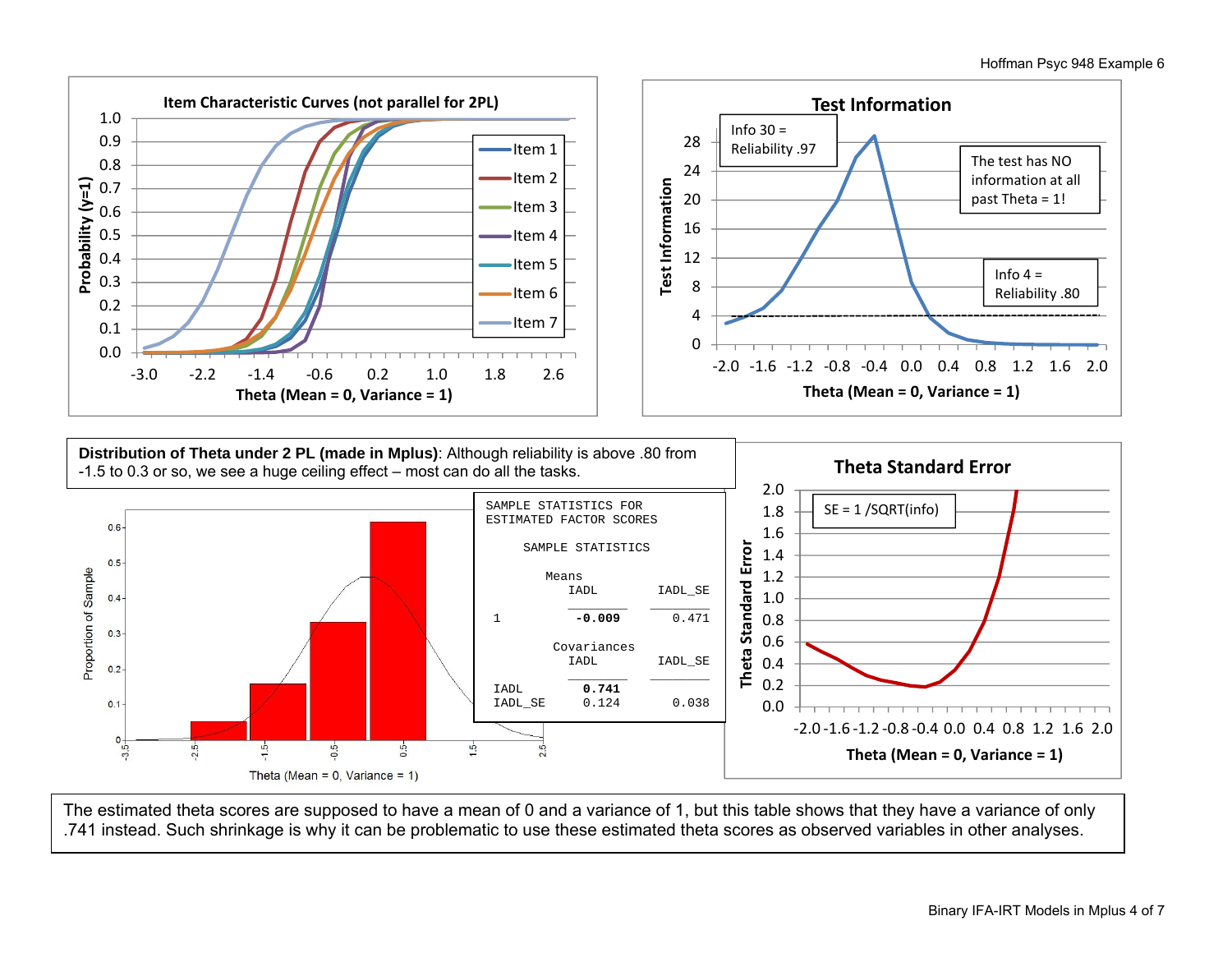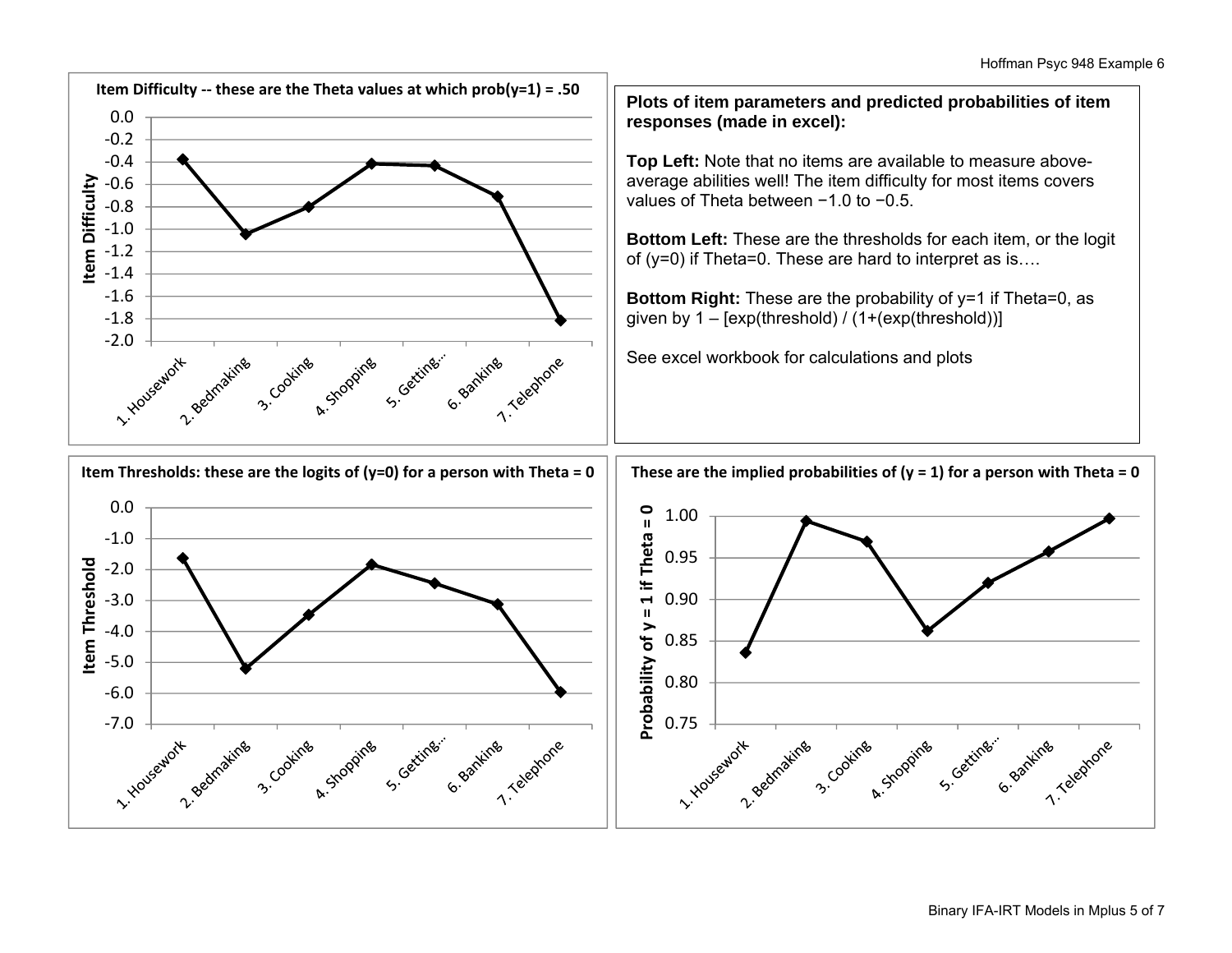## **Here is another estimation approach: a 2PL vs. a 1PL for Binary Responses using WLSMV Probit model**

| TITLE: 2PL Binary Model under WLSMV                                     | TITLE: 1PL Binary Model under WLSMV                                     |  |  |  |  |  |  |
|-------------------------------------------------------------------------|-------------------------------------------------------------------------|--|--|--|--|--|--|
| DATA:<br>FILE IS ADL.dat;                                               | DATA:<br>FILE IS ADL.dat;                                               |  |  |  |  |  |  |
| <b>VARIABLE:</b><br>NAMES ARE case dial-dia7 cial-cia7;                 | NAMES ARE case dial-dia7 cial-cia7;<br><b>VARIABLE:</b>                 |  |  |  |  |  |  |
| USEVARIABLES ARE dia1-dia7;                                             | USEVARIABLES ARE dia1-dia7;                                             |  |  |  |  |  |  |
| CATEGORICAL ARE dial-dia7;                                              | CATEGORICAL ARE dial-dia7;                                              |  |  |  |  |  |  |
| MISSING ARE .; IDVARIABLE is case;                                      | MISSING ARE .; IDVARIABLE is case;                                      |  |  |  |  |  |  |
| ESTIMATOR IS WLSMV; PARAMETERIZATION IS THETA;<br><b>ANALYSIS:</b>      |                                                                         |  |  |  |  |  |  |
| <b>MODEL:</b>                                                           | <b>ANALYSIS:</b><br>ESTIMATOR IS WLSMV; PARAMETERIZATION IS THETA;      |  |  |  |  |  |  |
| ! Factor loadings all estimated in 2PL                                  | DIFFTEST=2PL.dat; ! Use saved info from bigger model                    |  |  |  |  |  |  |
| IADL BY dia1-dia7*;                                                     | <b>MODEL:</b>                                                           |  |  |  |  |  |  |
| ! Item thresholds all estimated                                         | ! Factor loadings all equal in 1PL                                      |  |  |  |  |  |  |
| $[dial$1-dia7$1*];$                                                     | IADL BY dia1-dia7* (loading);                                           |  |  |  |  |  |  |
| ! Factor mean=0 and variance=1 for identification                       | ! Item thresholds all estimated                                         |  |  |  |  |  |  |
| [IADL@0]; IADL@1;                                                       | $[diag1-diag51*];$                                                      |  |  |  |  |  |  |
|                                                                         | ! Factor mean=0 and variance=1 for identification                       |  |  |  |  |  |  |
| ! Standardized solution, local fit<br><b>OUTPUT:</b><br>STDYX Residual; | [IADL@0]; IADL@1;                                                       |  |  |  |  |  |  |
| <b>SAVEDATA:</b><br>DIFFTEST=2PL.dat; ! Save info from bigger model     |                                                                         |  |  |  |  |  |  |
| ! Save factor scores (thetas)<br>$SAVE = FSCORES$ ;                     | <b>OUTPUT:</b><br>STDYX Residual;<br>! Standardized solution, local fit |  |  |  |  |  |  |
| FILE IS IADL_2PLThetas.dat; ! File factor scores saved to               | <b>SAVEDATA:</b>                                                        |  |  |  |  |  |  |
|                                                                         | $SAVE = FSCORES;$<br>! Save factor scores (thetas)                      |  |  |  |  |  |  |
| PLOT:<br>TYPE IS PLOT1 PLOT2 PLOT3;<br>! Get IRT plots                  | FILE IS IADL 1PLThetas.dat; ! File factor scores saved to               |  |  |  |  |  |  |
|                                                                         |                                                                         |  |  |  |  |  |  |
| MODEL FIT INFORMATION                                                   | PLOT:<br>TYPE IS PLOT1 PLOT2 PLOT3; I Get IRT plots                     |  |  |  |  |  |  |
|                                                                         |                                                                         |  |  |  |  |  |  |
| Number of Free Parameters<br>14                                         | MODEL FIT INFORMATION                                                   |  |  |  |  |  |  |
|                                                                         | 8<br>Number of Free Parameters                                          |  |  |  |  |  |  |
| Chi-Square Test of Model Fit<br>54.820*<br>Value                        |                                                                         |  |  |  |  |  |  |
|                                                                         |                                                                         |  |  |  |  |  |  |
| Degrees of Freedom<br>14<br>P-Value<br>0.0000                           | Chi-Square Test of Model Fit<br>64.889*<br>Value                        |  |  |  |  |  |  |
|                                                                         | 20                                                                      |  |  |  |  |  |  |
| * The chi-square value for MLM, MLMV, MLR, ULSMV, WLSM and WLSMV        | Degrees of Freedom<br>0.0000<br>P-Value                                 |  |  |  |  |  |  |
| cannot be used for chi-square difference testing in the regular way.    |                                                                         |  |  |  |  |  |  |
| MLM, MLR and WLSM chi-square difference testing is described on the     |                                                                         |  |  |  |  |  |  |
| Mplus website. MLMV, WLSMV, and ULSMV difference testing is done        | Chi-Square Test for Difference Testing<br>Value<br>18.450               |  |  |  |  |  |  |
|                                                                         | Degrees of Freedom                                                      |  |  |  |  |  |  |
| using the DIFFTEST option.                                              | P-Value<br>0.0052                                                       |  |  |  |  |  |  |
|                                                                         |                                                                         |  |  |  |  |  |  |
| RMSEA (Root Mean Square Error Of Approximation)<br>Estimate<br>0.068    | RMSEA (Root Mean Square Error Of Approximation)                         |  |  |  |  |  |  |
| 0.049 0.087<br>90 Percent C.I.                                          | Estimate<br>0.059                                                       |  |  |  |  |  |  |
| Probability RMSEA <= .05<br>0.055                                       | 90 Percent C.I.<br>$0.044$ 0.076                                        |  |  |  |  |  |  |
|                                                                         | Probability RMSEA <= .05<br>0.154                                       |  |  |  |  |  |  |
| CFI/TLI                                                                 |                                                                         |  |  |  |  |  |  |
| 0.997<br>CFI                                                            | CFI/TLI                                                                 |  |  |  |  |  |  |
| 0.995<br>TLI                                                            | 0.996<br>CFI                                                            |  |  |  |  |  |  |
|                                                                         | <b>TLI</b><br>0.996                                                     |  |  |  |  |  |  |
| Chi-Square Test of Model Fit for the Baseline Model                     | WRMR (Weighted Root Mean Square Residual)                               |  |  |  |  |  |  |
| 12351.798<br>Value                                                      | Value<br>1.501                                                          |  |  |  |  |  |  |
| Degrees of Freedom<br>21                                                |                                                                         |  |  |  |  |  |  |
| P-Value<br>0.0000                                                       |                                                                         |  |  |  |  |  |  |
| WRMR (Weighted Root Mean Square Residual)                               | The Chi-Square for Difference Testing tells us directly that the        |  |  |  |  |  |  |
| Value<br>1.160                                                          | 2PL version of the binary model fits significantly better               |  |  |  |  |  |  |
|                                                                         |                                                                         |  |  |  |  |  |  |
|                                                                         | (now under WLSMV, same as it did under ML)                              |  |  |  |  |  |  |